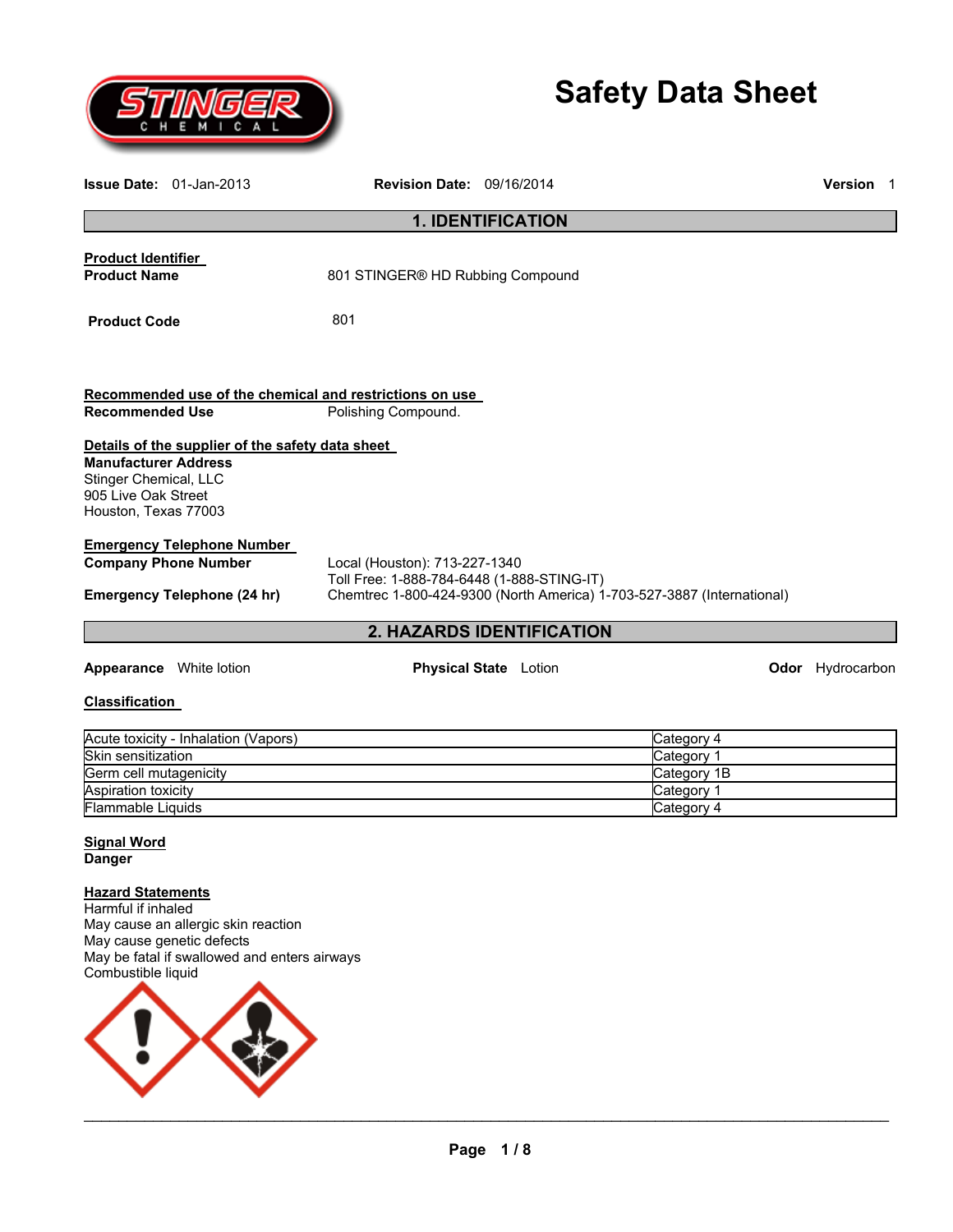## **Precautionary Statements - Prevention**

Obtain special instructions before use Do not handle until all safety precautions have been read and understood Use personal protective equipment as required Avoid breathing dust/fume/gas/mist/vapors/spray Use only outdoors or in a well-ventilated area Contaminated work clothing should not be allowed out of the workplace Keep away from flames and hot surfaces. - No smoking.

#### **Precautionary Statements - Response**

If exposed or concerned: Get medical advice/attention IF ON SKIN: Wash with plenty of soap and water Wash contaminated clothing before reuse If skin irritation or rash occurs: Get medical advice/attention IF INHALED: Remove victim to fresh air and keep at rest in a position comfortable for breathing Call a poison center or doctor/physician if you feel unwell IF SWALLOWED: Immediately call a POISON CENTER or doctor/physician Do not induce vomiting IN CASE OF FIRE: Use CO2, dry chemical, or foam for extinction

#### **Precautionary Statements - Storage**

Store locked up Store in a well-ventilated place. Keep cool

#### **Precautionary Statements - Disposal**

Dispose of contents/container to an approved waste disposal plant

## **Other Hazards**

Toxic to aquatic life with long lasting effects

## **3. COMPOSITION/INFORMATION ON INGREDIENTS**

| <b>Chemical Name</b>                                                                  | <b>CAS No</b> | Weight-%     |
|---------------------------------------------------------------------------------------|---------------|--------------|
| Aluminum Oxide                                                                        | 1344-28-1     | $5 - 50$     |
| Petroleum Distillates, Hydrotreated light                                             | 64742-47-8    | $9 - 20$     |
| Petroleum Distillate                                                                  | 64741-65-7    | $5 - 18$     |
| Glycerol                                                                              | $56 - 81 - 5$ | $2-9$        |
| Mixture, 3(2H)-isothiazolone, 5-chloro-2-methyl-<br>with 2-methyl-3(2H)-isothiazolone | 55965-84-9    | $0.01 - 0.2$ |

\*\*If Chemical Name/CAS No is "proprietary" and/or Weight-% is listed as a range, the specific chemical identity and/or percentage of composition has been withheld as a trade secret.\*\*

### **4. FIRST-AID MEASURES**

#### **First Aid Measures**

| <b>General Advice</b> | If exposed or concerned: Get medical advice/attention.                                                                                                           |  |  |
|-----------------------|------------------------------------------------------------------------------------------------------------------------------------------------------------------|--|--|
| <b>Eye Contact</b>    | Rinse immediately with plenty of water, also under the eyelids, for at least 15 minutes. If<br>eye irritation persists: Get medical advice/attention.            |  |  |
| <b>Skin Contact</b>   | IF ON SKIN: Wash with plenty of soap and water. Wash contaminated clothing before<br>reuse. If skin irritation or rash occurs: Get medical advice/attention.     |  |  |
| Inhalation            | IF INHALED: Remove victim to fresh air and keep at rest in a position comfortable for<br>breathing. Call a poison center or doctor/physician if you feel unwell. |  |  |
| Ingestion             | IF SWALLOWED: call a poison control center or physician immediately. Do not induce<br>vomiting.                                                                  |  |  |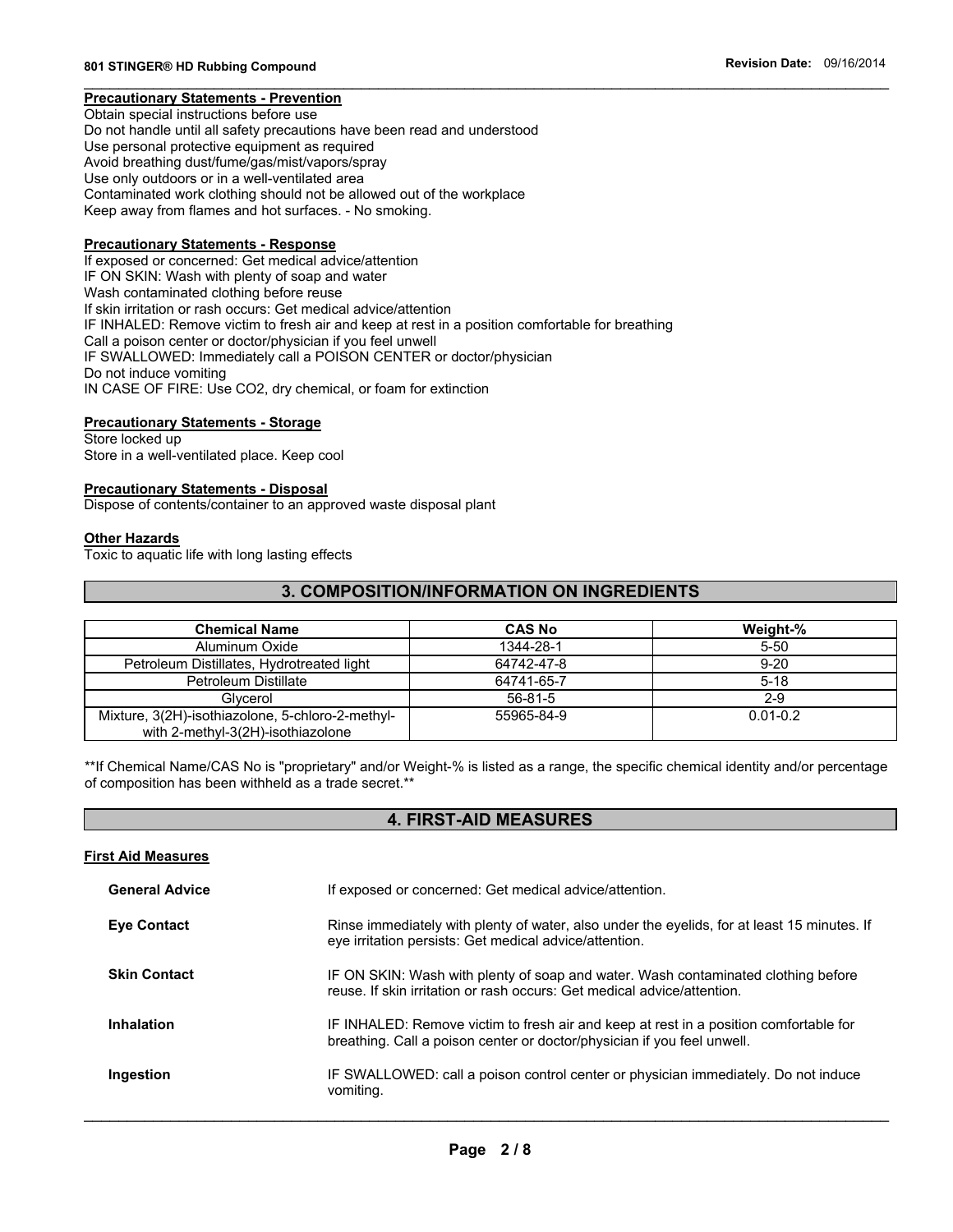#### **Most important symptoms and effects**

| <b>Symptoms</b> | May cause an allergic skin reaction. May be irritating to the eyes. May be harmful or fatal if |
|-----------------|------------------------------------------------------------------------------------------------|
|                 | swallowed and enters airways.                                                                  |

## **Indication of any immediate medical attention and special treatment needed**

**Notes to Physician**  Treat symptomatically.

## **5. FIRE-FIGHTING MEASURES**

#### **Suitable Extinguishing Media**

Water. Foam. Dry chemical. Carbon dioxide (CO2).

#### **Unsuitable Extinguishing Media** Not determined.

#### **Specific Hazards Arising from the Chemical**

Combustible liquid. Can form explosive mixture at temperature at or above the flash point.

**Hazardous Combustion Products** Carbon monoxide. Carbon dioxide (CO2).

#### **Protective equipment and precautions for firefighters**

As in any fire, wear self-contained breathing apparatus pressure-demand, MSHA/NIOSH (approved or equivalent) and full protective gear.

## **6. ACCIDENTAL RELEASE MEASURES**

#### **Personal precautions, protective equipment and emergency procedures**

| <b>Personal Precautions</b>                          | Use personal protection recommended in Section 8.                                                                                                                   |  |  |  |
|------------------------------------------------------|---------------------------------------------------------------------------------------------------------------------------------------------------------------------|--|--|--|
| <b>Environmental Precautions</b>                     | Prevent from entering into soil, ditches, sewers, waterways and/or groundwater. See<br>Section 12, Ecological Information. See Section 13: DISPOSAL CONSIDERATIONS. |  |  |  |
| Methods and material for containment and cleaning up |                                                                                                                                                                     |  |  |  |
| <b>Methods for Containment</b>                       | Prevent further leakage or spillage if safe to do so.                                                                                                               |  |  |  |
| <b>Methods for Clean-Up</b>                          | Contain and collect with an inert absorbent and place into an appropriate container for<br>disposal.                                                                |  |  |  |
| <b>7. HANDLING AND STORAGE</b>                       |                                                                                                                                                                     |  |  |  |
| Precautions for safe handling                        |                                                                                                                                                                     |  |  |  |

**Advice on Safe Handling** Handle in accordance with good industrial hygiene and safety practice. Use personal protection recommended in Section 8. Avoid contact with skin, eyes or clothing. Avoid breathing dust/fume/gas/mist/vapors/spray. Use only outdoors or in a well-ventilated area. Obtain special instructions before use. Do not handle until all safety precautions have been read and understood. Contaminated work clothing should not be allowed out of the workplace. Keep away from heat/sparks/open flames/hot surfaces. — No smoking.

#### **Conditions for safe storage, including any incompatibilities**

| <b>Storage Conditions</b> | Keep container tightly closed and store in a cool, dry and well-ventilated place. Store locked<br>up. Do not allow to freeze. Store between 4°C (40°F) and 35°C (95°F). Shelf life: one year. |  |  |
|---------------------------|-----------------------------------------------------------------------------------------------------------------------------------------------------------------------------------------------|--|--|
| Incompatible Materials    | None known based on information supplied.                                                                                                                                                     |  |  |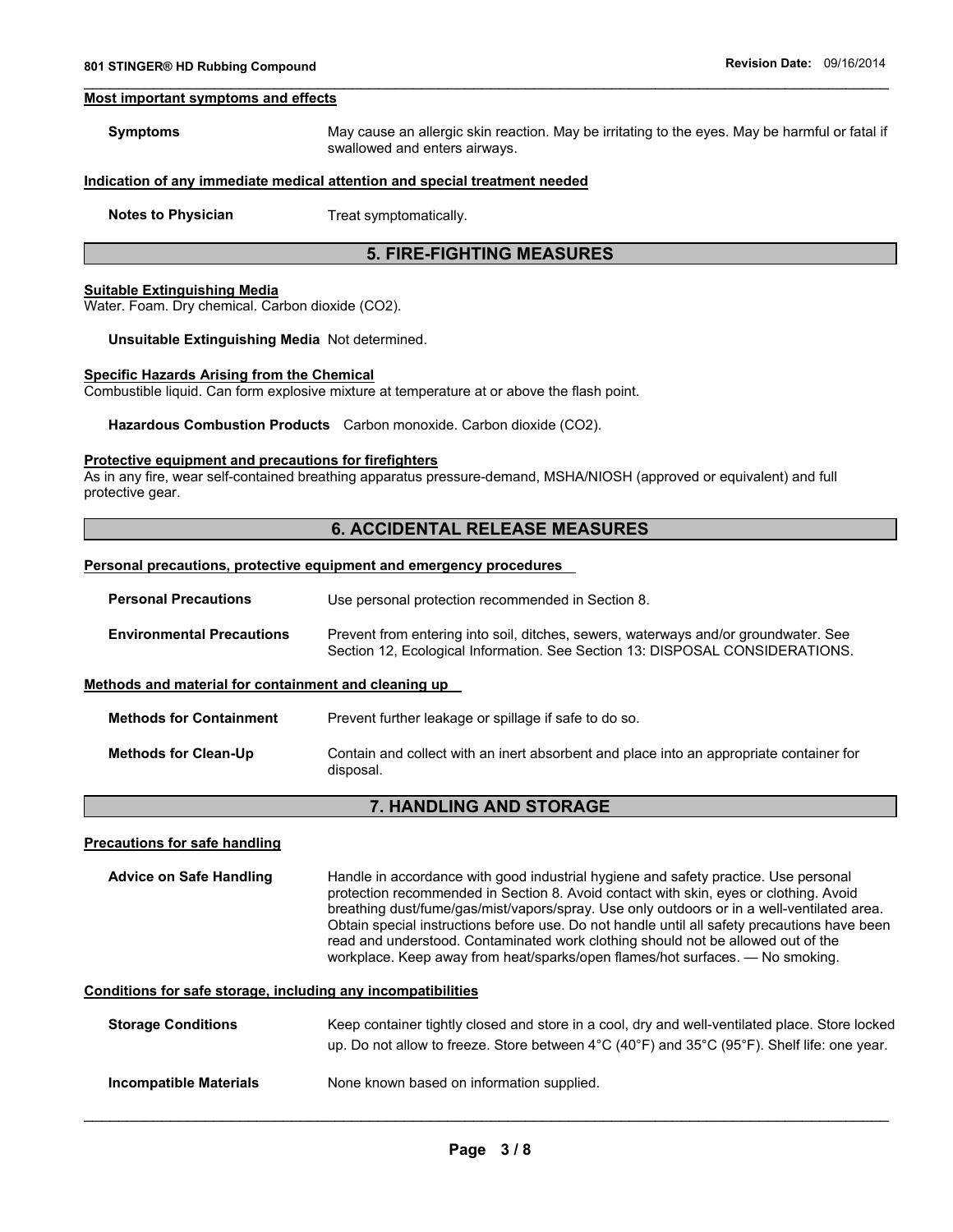## **8. EXPOSURE CONTROLS/PERSONAL PROTECTION**

## **Exposure Guidelines**

| <b>Chemical Name</b> | <b>ACGIH TLV</b>          | <b>OSHA PEL</b>                           | <b>NIOSH IDLH</b> |
|----------------------|---------------------------|-------------------------------------------|-------------------|
| Aluminum Oxide       | TWA: 1 $mg/m3$ respirable | TWA: 15 mg/m <sup>3</sup> total dust      |                   |
| 1344-28-1            | fraction                  | TWA: $5 \text{ mg/m}^3$ respirable        |                   |
|                      |                           | fraction                                  |                   |
|                      |                           | (vacated) TWA: 10 mg/m <sup>3</sup> total |                   |
|                      |                           | dust                                      |                   |
|                      |                           | (vacated) TWA: $5 \text{ mg/m}^3$         |                   |
|                      |                           | respirable fraction                       |                   |
| Glycerol             |                           | TWA: 15 mg/ $\overline{m^3}$ mist, total  |                   |
| $56 - 81 - 5$        |                           | particulate                               |                   |
|                      |                           | TWA: 5 $mg/m3$ mist, respirable           |                   |
|                      |                           | fraction                                  |                   |
|                      |                           | (vacated) TWA: 10 mg/m <sup>3</sup> mist, |                   |
|                      |                           | total particulate                         |                   |
|                      |                           | (vacated) TWA: $5 \text{ mg/m}^3$ mist,   |                   |
|                      |                           | respirable fraction                       |                   |

#### **Appropriate engineering controls**

**Engineering Controls** Ensure adequate ventilation, especially in confined areas. Eyewash stations. Showers.

#### **Individual protection measures, such as personal protective equipment**

**Eye/Face Protection** Safety goggles or safety glasses with side shields. **Skin and Body Protection** Wear nitrile or vinyl gloves. Wear suitable protective clothing. **Respiratory Protection** NIOSH-approved respirator or mask in the absence of adequate ventilation. **General Hygiene Considerations** Handle in accordance with good industrial hygiene and safety practice.

# **9. PHYSICAL AND CHEMICAL PROPERTIES**

## **Information on basic physical and chemical properties**

| <b>Physical State</b>               | Lotion                |                            |                |
|-------------------------------------|-----------------------|----------------------------|----------------|
| Appearance                          | White lotion          | Odor                       | Hydrocarbon    |
| Color                               | White                 | <b>Odor Threshold</b>      | Not determined |
| Property                            | Values                | • Method<br><b>Remarks</b> |                |
| рH                                  | $~8.0 - 9.0$          |                            |                |
| <b>Melting Point/Freezing Point</b> | Not determined        |                            |                |
| <b>Boiling Point/Boiling Range</b>  | Not determined        |                            |                |
| <b>Flash Point</b>                  | 40 °C / 104 °F        | Tag Closed Cup             |                |
| <b>Evaporation Rate</b>             | Not determined        |                            |                |
| <b>Flammability (Solid, Gas)</b>    | Not determined        |                            |                |
| <b>Upper Flammability Limits</b>    | Not available         |                            |                |
| <b>Lower Flammability Limit</b>     | Not available         |                            |                |
| <b>Vapor Pressure</b>               | Not applicable        |                            |                |
| <b>Vapor Density</b>                | Not applicable        |                            |                |
| <b>Specific Gravity</b>             | $0.980 - 1.030$ gm/ml |                            |                |
| <b>Water Solubility</b>             | Will mix with water   |                            |                |
| Solubility in other solvents        | Not determined        |                            |                |
| <b>Partition Coefficient</b>        | Not determined        |                            |                |
| <b>Auto-ignition Temperature</b>    | Not available         |                            |                |
| <b>Decomposition Temperature</b>    | Not determined        |                            |                |
| <b>Kinematic Viscosity</b>          | Not determined        |                            |                |
| <b>Dynamic Viscosity</b>            | Not determined        |                            |                |
| <b>Explosive Properties</b>         | Not determined        |                            |                |
| <b>Oxidizing Properties</b>         | Not determined        |                            |                |
| <b>VOC Content</b>                  | <15% by weight        |                            |                |
|                                     |                       |                            |                |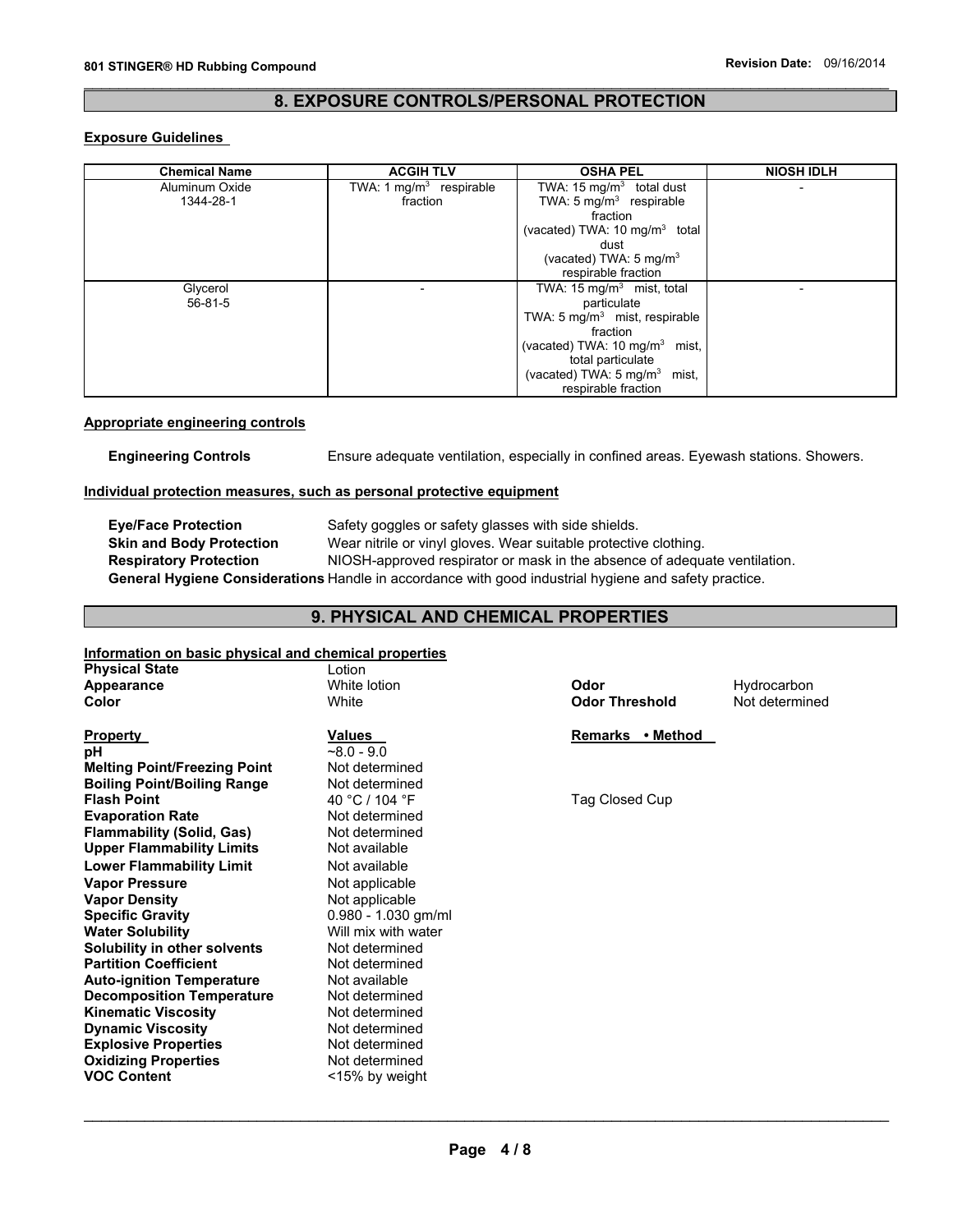## **10. STABILITY AND REACTIVITY**

#### **Reactivity**

Not reactive under normal conditions.

#### **Chemical Stability**

Stable under recommended storage conditions.

#### **Possibility of Hazardous Reactions**

None under normal processing.

#### **Hazardous Polymerization** Hazardous polymerization does not occur.

## **Conditions to Avoid**

Avoid high temperatures. Keep out of reach of children.

#### **Incompatible Materials**

None known based on information supplied.

#### **Hazardous Decomposition Products**

Carbon monoxide. Carbon dioxide (CO2).

# **11. TOXICOLOGICAL INFORMATION**

## **Information on likely routes of exposure**

| <b>Product Information</b> |                                               |
|----------------------------|-----------------------------------------------|
| <b>Eve Contact</b>         | Avoid contact with eyes.                      |
| <b>Skin Contact</b>        | May cause an allergic skin reaction.          |
| <b>Inhalation</b>          | Harmful if inhaled.                           |
| Ingestion                  | May be fatal if swallowed and enters airways. |

## **Component Information**

**Product Information** 

| <b>Chemical Name</b>                                                                                   | Oral LD50                | Dermal LD50                                 | <b>Inhalation LC50</b>                 |  |
|--------------------------------------------------------------------------------------------------------|--------------------------|---------------------------------------------|----------------------------------------|--|
| Aluminum Oxide<br>1344-28-1                                                                            | > 5000 mg/kg<br>Rat)     |                                             |                                        |  |
| Petroleum Distillates, Hydrotreated<br>light<br>64742-47-8                                             | Rat)<br>> 5000 mg/kg     | (Rabbit)<br>> 2000 mg/kg                    | Rat ) 4 h<br>$> 5.2$ mg/L              |  |
| Petroleum Distillate<br>64741-65-7                                                                     | Rat)<br>> 7000 mg/kg     | (Rat) > 2000 mg/kg<br>3000 mg/kg<br>Rabbit) | (Rat)4 h<br>$> 5.04$ mg/L              |  |
| Glycerol<br>$56 - 81 - 5$                                                                              | $= 12600$ mg/kg<br>(Rat) | (Rabbit)<br>> 10 a/ka                       | $> 570$ mg/m <sup>3</sup><br>Rat ) 1 h |  |
| Mixture, 3(2H)-isothiazolone,<br>5-chloro-2-methyl- with<br>2-methyl-3(2H)-isothiazolone<br>55965-84-9 | Rat)<br>$= 53$ mg/kg     |                                             |                                        |  |

#### **Information on physical, chemical and toxicological effects**

**Symptoms** Please see section 4 of this SDS for symptoms.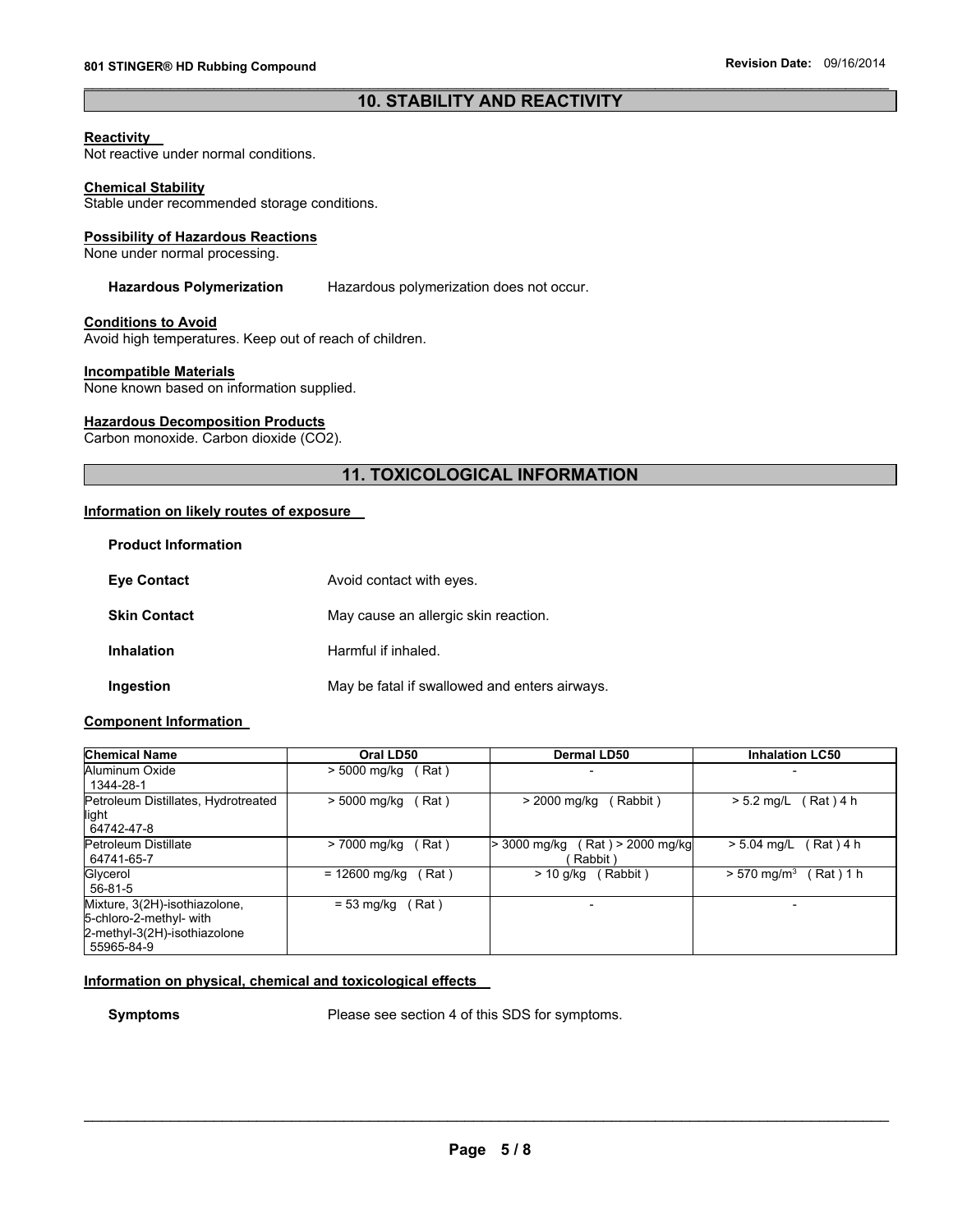## **Delayed and immediate effects as well as chronic effects from short and long-term exposure**

| <b>Sensitization</b>          | May cause an allergic skin reaction.                                                                      |  |
|-------------------------------|-----------------------------------------------------------------------------------------------------------|--|
| <b>Germ cell mutagenicity</b> | May cause genetic defects.                                                                                |  |
| Carcinogenicity               | This product does not contain any carcinogens or potential carcinogens as listed by OSHA,<br>IARC or NTP. |  |
| <b>Aspiration hazard</b>      | May be fatal if swallowed and enters airways.                                                             |  |
|                               |                                                                                                           |  |

## **Numerical measures of toxicity**

Not determined

# **12. ECOLOGICAL INFORMATION**

## **Ecotoxicity**

Toxic to aquatic life with long lasting effects.

## **Component Information**

| <b>Chemical Name</b>                                       | Algae/aquatic plants                                        | <b>Fish</b>                                                                                                                                                         | <b>Toxicity to</b><br>microorganisms | Crustacea                             |
|------------------------------------------------------------|-------------------------------------------------------------|---------------------------------------------------------------------------------------------------------------------------------------------------------------------|--------------------------------------|---------------------------------------|
| Petroleum Distillates,<br>Hydrotreated light<br>64742-47-8 |                                                             | 45: 96 h Pimephales<br>promelas mg/L LC50<br>flow-through 2.2: 96 h<br>Lepomis macrochirus mg/L<br>LC50 static 2.4: 96 h<br>Oncorhynchus mykiss mg/L<br>LC50 static |                                      |                                       |
| Petroleum Distillate<br>64741-65-7                         | 30000: 72 h<br>Pseudokirchneriella<br>subcapitata mg/L EC50 |                                                                                                                                                                     |                                      | 2: 48 h Mysidopsis bahia<br>mg/L LC50 |
| Glycerol<br>$56 - 81 - 5$                                  |                                                             | 51 - 57: 96 h Oncorhynchus<br>mykiss mL/L LC50 static                                                                                                               |                                      |                                       |

## **Persistence/Degradability**

Not determined.

#### **Bioaccumulation**

Not determined.

#### **Mobility**

| <b>Chemical Name</b> | Coefficient<br><br>.titior |
|----------------------|----------------------------|
| Glycerol             | 1.76<br>- 1                |
| $56-81-7$            |                            |

## **Other Adverse Effects**

Not determined

# **13. DISPOSAL CONSIDERATIONS**

## **Waste Treatment Methods**

| <b>Disposal of Wastes</b>     | Disposal should be in accordance with applicable regional, national and local laws and<br>regulations. |
|-------------------------------|--------------------------------------------------------------------------------------------------------|
| <b>Contaminated Packaging</b> | Disposal should be in accordance with applicable regional, national and local laws and<br>regulations. |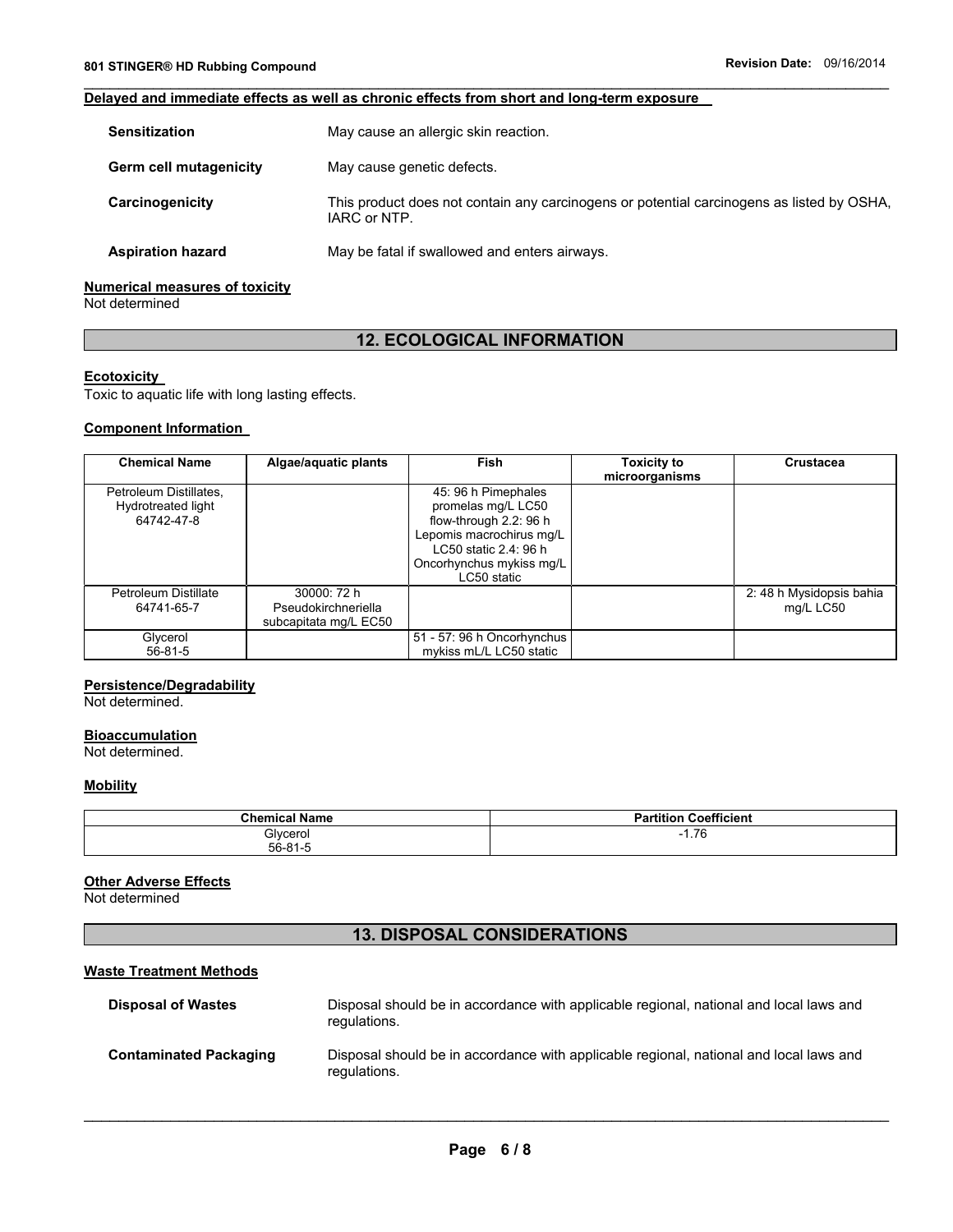# **14. TRANSPORT INFORMATION**

| <b>Note</b>                            | According to 49 CFR §173.150(f)(1), this material should be reclassified as "NA1993,<br>Combustible Liquid, N.O.S." if it is shipped in bulk. |
|----------------------------------------|-----------------------------------------------------------------------------------------------------------------------------------------------|
| <u>DOT</u>                             | Not regulated                                                                                                                                 |
| <u>IATA</u>                            | Not regulated                                                                                                                                 |
| <b>IMDG</b><br><b>Marine Pollutant</b> | This material may meet the definition of a marine pollutant                                                                                   |

## **15. REGULATORY INFORMATION**

## **International Inventories**

**TSCA** All ingredients are listed or exempt from listing on Chemical Substance Inventory

**Legend:** 

*TSCA - United States Toxic Substances Control Act Section 8(b) Inventory* 

### **US Federal Regulations**

## **SARA 313**

| <b>Chemical Name</b>           | CAS No          | Weight-%       | <b>SARA 313</b><br><b>Threshold</b><br>Values<br>% |
|--------------------------------|-----------------|----------------|----------------------------------------------------|
| 1344-28-1<br>Oxide<br>Aluminum | --28-′<br>1344- | $\sim$<br>つ-りし | .                                                  |

## **US State Regulations**

#### **California Proposition 65**

This product does not contain any Proposition 65 chemicals.

## **U.S. State Right-to-Know Regulations**

| <b>Chemical Name</b>        | <b>New Jersey</b> | <b>Massachusetts</b> | Pennsylvania |
|-----------------------------|-------------------|----------------------|--------------|
| Aluminum Oxide<br>1344-28-1 |                   |                      |              |
| Glycerol<br>$56 - 81 - 5$   |                   |                      |              |